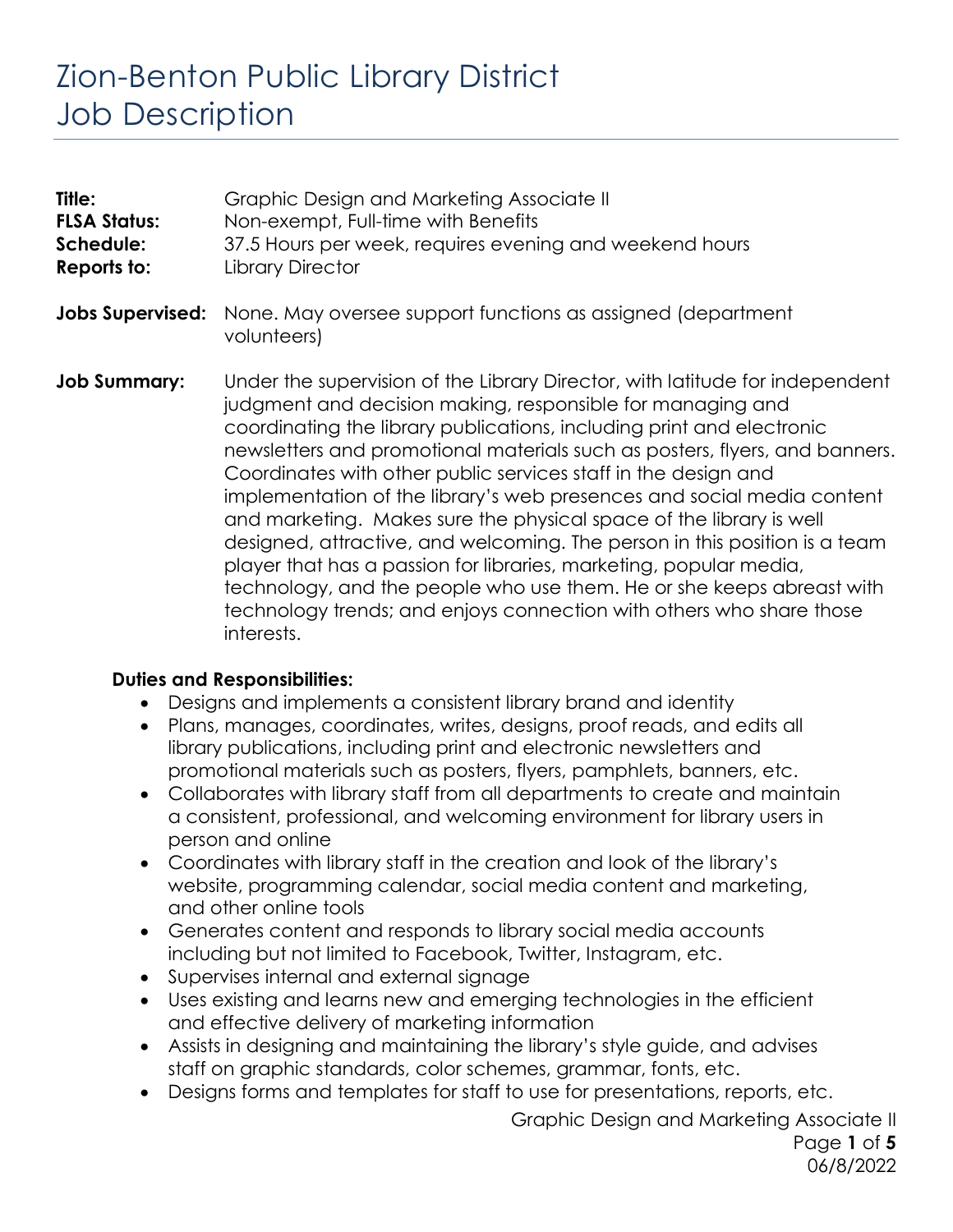- Networks to develop connections with area community agencies and organizations, may assist community partners with marketing and graphic design expertise
- Promotes the library district through outreach and by using good public relations practices
- Identifies, develops, creates, and analyzes statistical reports consistently
- Participates in staff, department, and other professional (system, consortium, and community) meetings related to job responsibilities, as assigned
- Active participant in the library programming team, maintains awareness of and promotes library programs, including the calendar of events
- Conducts usability testing
- Uses design thinking principles to test concepts and ideas
- Develops and oversees programs and events
- May staff public service desks
- Performs other duties, as assigned.
- **Contacts:** All library employees, volunteers, members of the public, peers in other libraries and other professional organizations, outside vendors, and service providers.

**Working Conditions:** Normal office conditions

#### **Physical Demands:**

- Requires full range of motion, including standing, sitting, or walking for extended periods
- Must be able to hear, comprehend, and respond to the library user both in person and in telephone conversations
- Must have visual ability to see computer screen, read call numbers, and bar codes on library materials
- Must have dexterity and eye-hand coordination to move materials or operate automated equipment
- Must be able to drive a car and hold a driver's license and automobile insurance

## **Education, Experience, and Skills Required for Entry Into the Job:**

- Associates degree in graphic art, digital media creation, communications, or similar field required; bachelor's degree or equivalent combination of education and experience preferred.
- Fluency in Adobe products such as Illustrator, In-Design, Photoshop, etc.
- Working knowledge of Canva, Microsoft Office products, the Internet and email;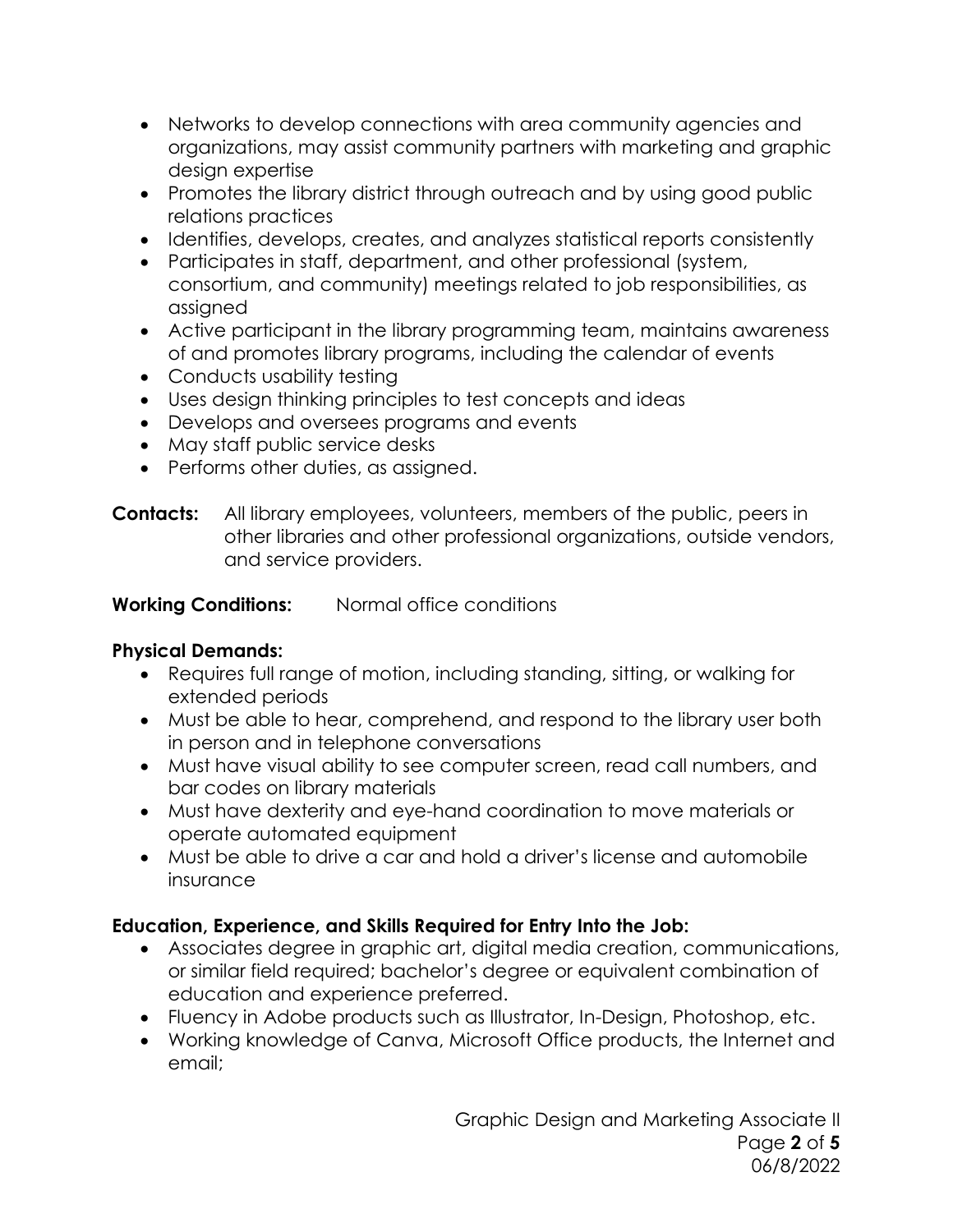- Working knowledge of HTML or web design languages; preferred knowledge of a Content Management Systems such Wordpress, Drupal, Joomla, etc.
- Highly developed written and oral communication skills
- Print production experience preferred.
- Ability to work under pressure and meet deadlines
- Ability and desire to represent the library on community task forces and committees and at community and professional events
- Ability to show initiative and solve problems
- Ability to work independently, to set priorities, adapt as needed, and see projects through to completion
- Spanish speaking, reading, and writing skills are desired

Adaptability – readily adapts to changes in the work environment; deals positively with delays, changes, or unexpected events; manages competing demands; changes approach or method to best fit the situation.

Analytical – researches, collects, reads, analyzed, and interprets the most complex documents (government regulations, statistical reports, detailed instruction manuals); synthesizes complex or diverse information into easily understandable reports for a variety of audiences; supports decisions and recommendations with data as well as experience.

Oral and written communication – listens to understand and requests clarification when needed; responds thoroughly and accurately to inquiries or complaints; communicates effectively to audiences of various size; effectively presents reports and information to staff, the management team, and the public.

Dependability – takes responsibility for own actions; keeps commitments; completes tasks on time or notifies appropriate person of alternative plan. Emotional intelligence – aware of own strengths and opportunities for growth; self-motivated to pursue training and personal development; remains open to others' ideas and tries new things; manages own emotions in stressful situations. Ethics – treats others with respect; maintains confidentiality and inspires the trust of others; works ethically and with integrity; follows administrative policies and procedures; upholds organizational values.

Leadership –displays passion and optimism; gives appropriate recognition to others; provides vision and inspiration to peers and subordinates; mobilizes others to fulfill the vision.

Planning/Organizing – prioritizes and plans work activities for self and other team members; uses time efficiently; delegates tasks to maximize efficiency. Sets goals and objectives; plans for additional resources; develops realistic action plans.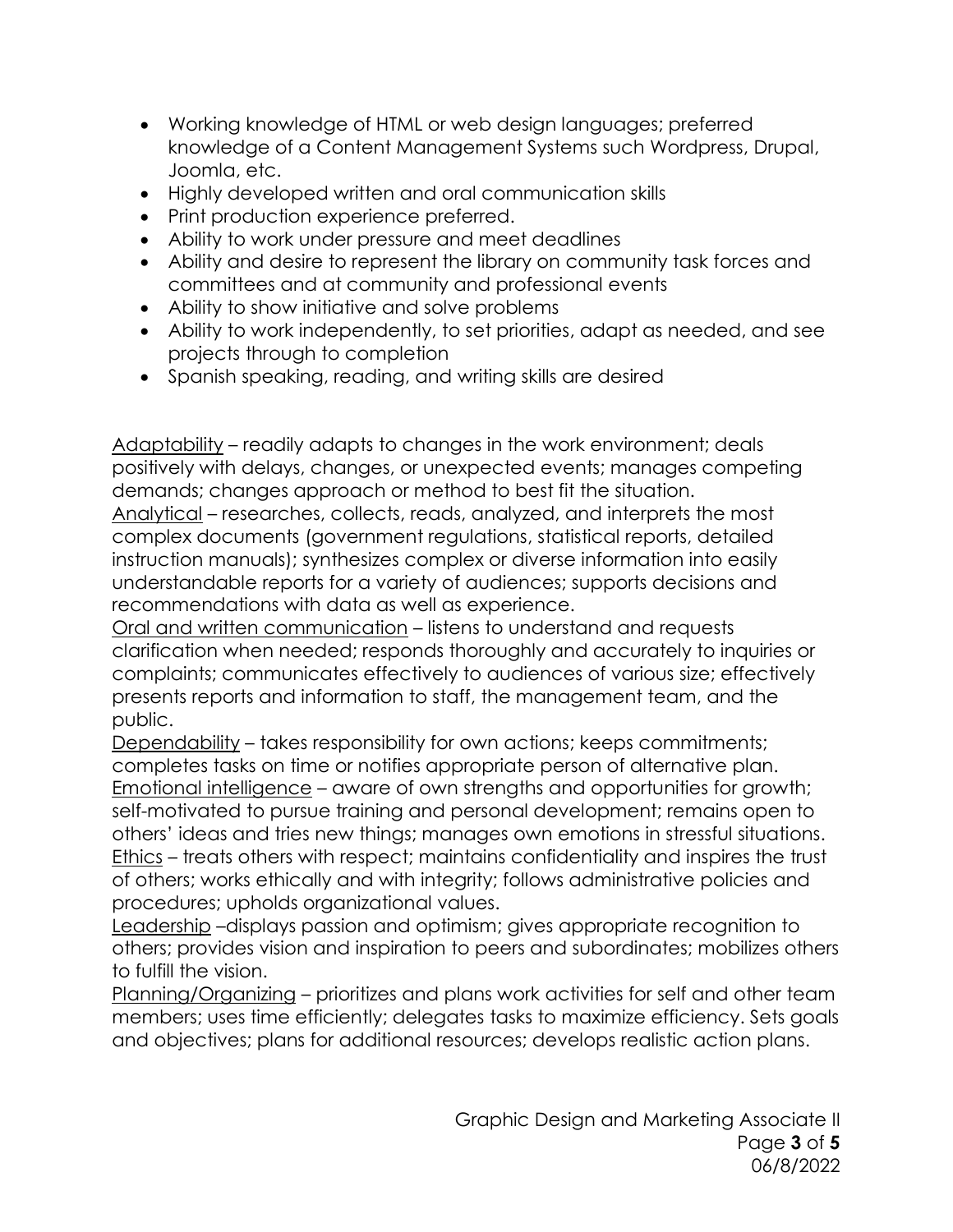Problem Solving – Anticipates problems and acts to prevent their occurrence; identifies and resolves problems in a timely manner. Gathers and analyzes information skillfully.

Project management – develops project plans; coordinates projects; communicates changes and progress; completes projects on time and budget; manages project team activities.

Quality – demonstrates accuracy and thoroughness; looks for ways to improve and promote quality; applies feedback to improve performance.

Technical skills – general knowledge of library networks; expertise with social media platforms and technology for marketing and public relations; strives to continuously build knowledge and skills; shares expertise with others; proficiency with CCS Core Competencies

## **Special Requirements:**

- Access to reliable transportation to work at the library and offsite as needed
- Some local, regional, and occasional national travel is required of this position
- Schedule includes evenings and weekends

#### **General Requirements for all library employees:**

- Commitment to providing uniformly gracious and friendly service to all people
- Ability to establish and maintain harmonious working relationships
- Commitment to the library's mission and goals
- Ability to read, write, and speak English
- Ability to give and receive instructions in English
- Alpha-numeric recognition skill
- Ability to exercise good judgment
- Ability to use basic office equipment: telephone, fax, email
- Ability to work independently
- Ability to contribute to and lead a team
- Honest, punctual, accurate, able to maintain confidentiality
- Ability to pass a criminal background check

## **Safety and Risk Management Responsibilities:**

Employees are responsible for understanding and complying with safe work rules and safety procedures; reporting all accidents and injuries immediately; cooperating in all accident and injury investigations; reporting defective equipment and unsafe conditions.